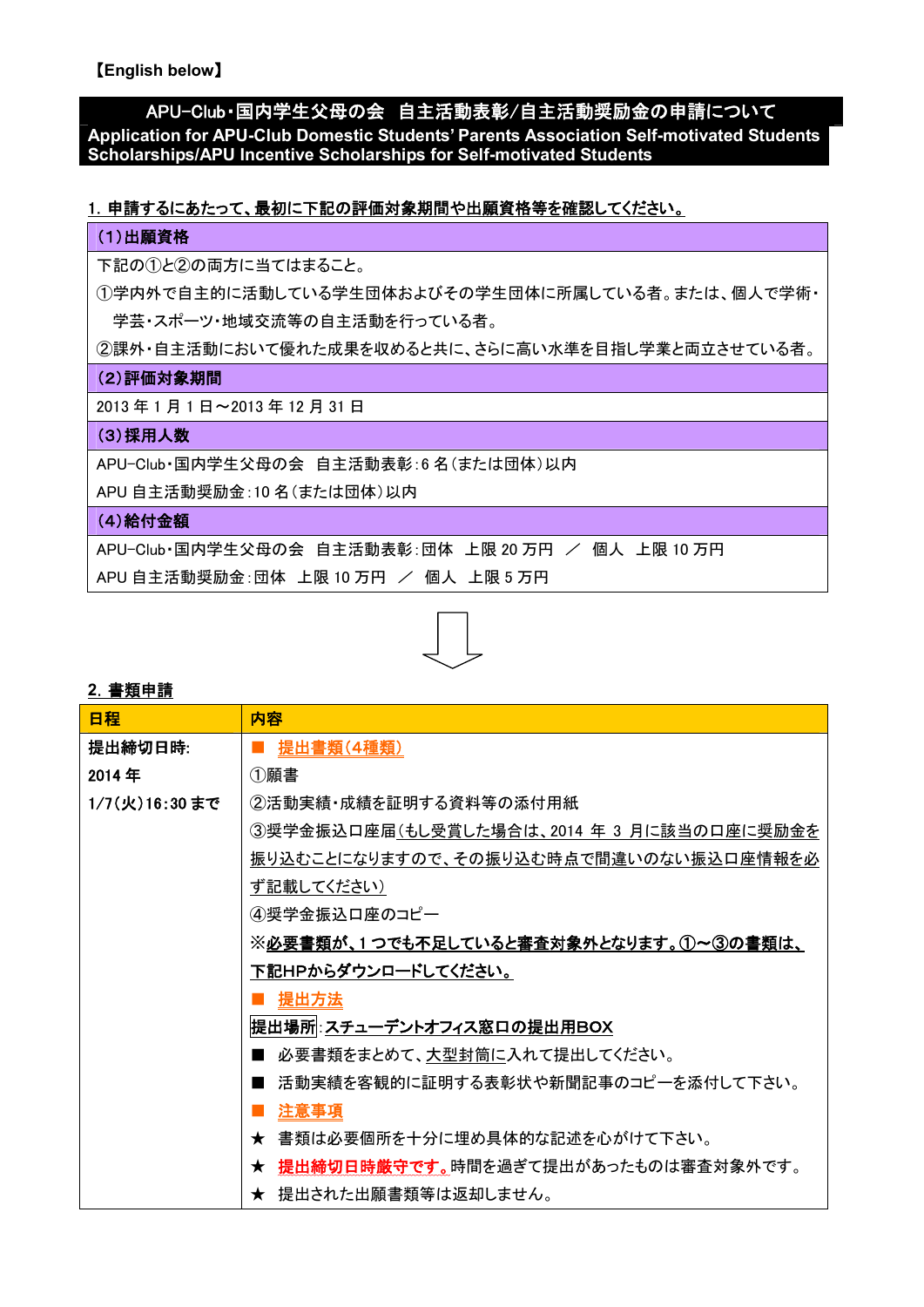

# 3. 審査(APU-Club·国内学生父母の会 自主活動表彰)

最も評価の高い団体・個人を採用します。採用人数:6 名(または団体)以内

# 4. 審査(APU 自主活動奨励金)

| APU-Club·国内学生父母の会 自主活動表彰には採用されなかったが、次に |
|----------------------------------------|
| 評価の高い団体・個人を採用します。採用人数:10名(または団体)以内     |



# 5.結果発表

| 2014年   | 受賞者には、キャンパスターミナルの個人伝言にて連絡します。また受給にあた    |
|---------|-----------------------------------------|
| 2月中旬~下旬 | り、父母会への「お礼状」と「活動体験談」をワードで作成し、2 月下旬までにスチ |
|         | 'ューデント・オフィスに提出してもらう必要があります。             |
|         | *虚偽の申請、その他受賞にふさわしくない場合は、取り消します。         |



# 6.採用者への給付

| 2014 年 | 「活動体験談」の提出を確認した後、受賞者には事前に提出してもらっている奨学金振 |
|--------|-----------------------------------------|
| 3月中    | ' 込口座のコピーに基づき、お金を振り込みます。                |
|        |                                         |



|        | 7. APU-Club·国内学生父母の会でのスピーチ <               |
|--------|--------------------------------------------|
| 2014 年 | APU-Club·国内学生父母の会 自主活動表彰を受賞した団体·個人には、父母の会幹 |
| 5月ごろ   | 事会において、スピーチしてもらいます。父母の会幹事会の時間・場所は、受賞した     |
| 予定     | 団体・個人に改めて連絡します。                            |



### **8.**表彰式

| 2014 年 | APU-Club·国内学生父母の会 自主活動表彰·自主活動奨励金を受賞した団体·個人 |
|--------|--------------------------------------------|
| 6 月ごろ  | には、表彰式に参加してもらいます。表彰式の時間・場所は、受賞した団体・個人に改    |
| 予定     | めて連絡します。                                   |

Student Office stueca@apu.ac.jp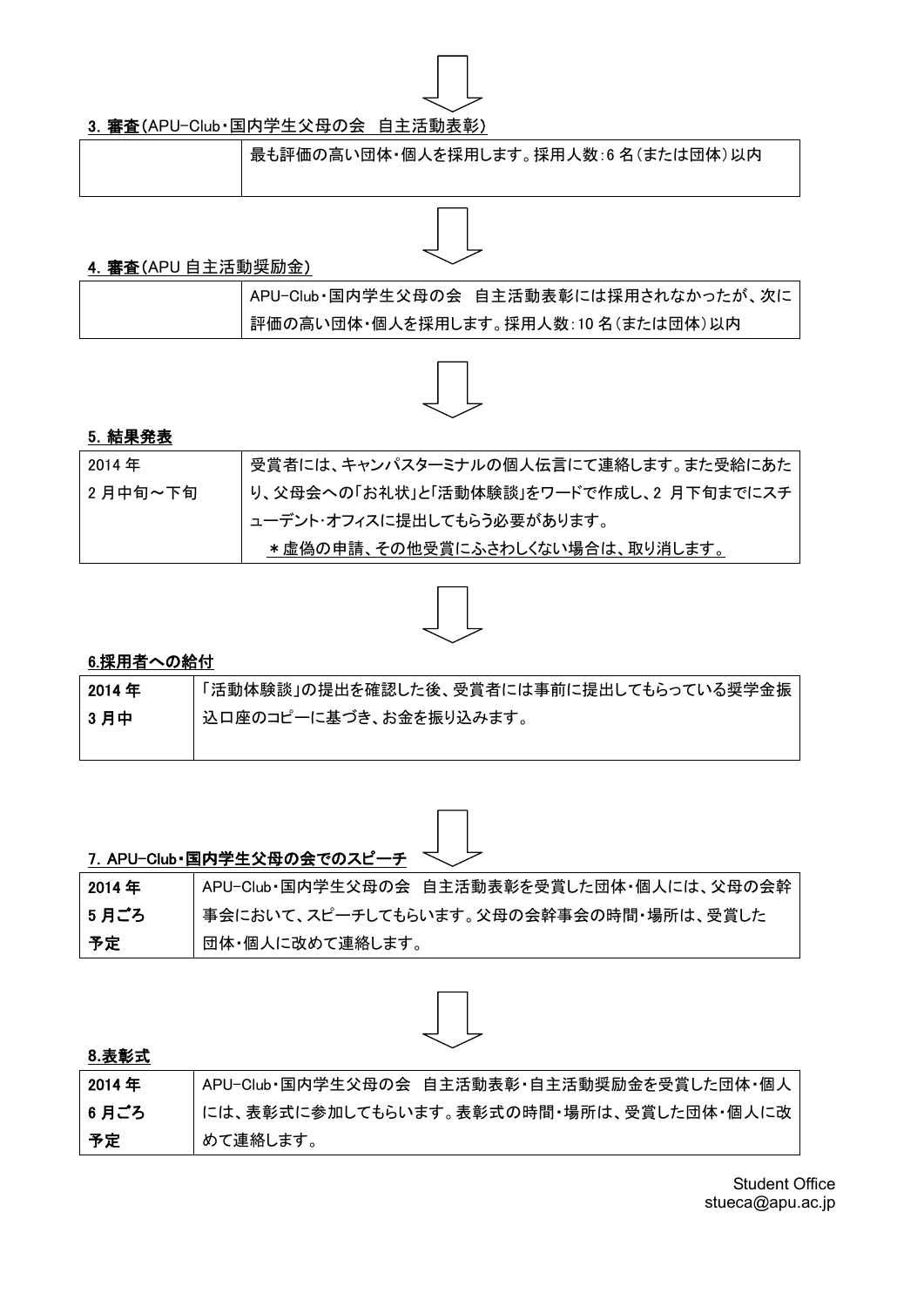# **1. Please make sure to follow the below guidelines:**

# **(1) Qualifications**

Satisfy each of the following:

- Student groups and students who are affiliated with a student group that is involved in  $\bullet$ self-motivated activities on or off-campus. Or individual students involved in academic, sports, cultural or local exchange self-motivated activities.
- Students who have displayed exceptional performance in their extra-curricular or  $\bullet$ self-motivated activities and are aiming for greater future achievements and have been able to keep a balance between these activities and university study are eligible.

### **(2) Eligible period for evaluations**

January 1, 2013 ~ December 31, 2013

### **(3) Number of awards**

APU-Club Domestic Students' Parents Association Self-motivated Students Scholarships: Maximum of 6 students/groups

APU Incentive Scholarships for Self-motivated Students:

Maximum of 10 (or groups)

### **(4) Value of scholarship**

APU-Club Domestic Students' Parents Association Self-motivated Students Scholarships:

For Groups: Up to 200,000 yen For Individuals: Up to 100,000 yen

APU Incentive Scholarships for Self-motivated Students:

For Groups: Up to 100,000 yen

For Individuals: Up to 50,000 yen



### **2**.**Application for documents**

| <b>Data</b>                                                  | <b>Contents</b>                                                                                                                                                                                                                                                                                                                                                                                                                                                                                                                                                                                                                                                                                                                                                                                                                                                                       |  |  |
|--------------------------------------------------------------|---------------------------------------------------------------------------------------------------------------------------------------------------------------------------------------------------------------------------------------------------------------------------------------------------------------------------------------------------------------------------------------------------------------------------------------------------------------------------------------------------------------------------------------------------------------------------------------------------------------------------------------------------------------------------------------------------------------------------------------------------------------------------------------------------------------------------------------------------------------------------------------|--|--|
| <b>Submission</b><br>deadline:<br>2014<br>1/7(Tue),<br>16:30 | <b>Required Documents (4 types)</b><br>1 Application form.<br>2 Attached proof of activities and results.<br>3 Account for Scholarship Funds (Please be sure to write down the<br>correct account information as of March of 2014, since the scholarship<br>will be transferred to your account during those months.)<br>4. A copy of the page from your bank passbook showing your name and<br>account number.                                                                                                                                                                                                                                                                                                                                                                                                                                                                       |  |  |
|                                                              | *Please note that your documents will not be evaluated if incomplete.<br>Download Applications $\mathbb{O}\sim\mathbb{O}$ from:<br>http://www.apu.ac.jp/studentsupport/modules/news/article.php?storyid=111<br><b>How to submit</b><br>Submit applications at the Student Office submission box.<br>$\star$ Please put together the required documents and submit it in a big<br>envelope.<br>$\star$ Please attach any documents that provide objective proof of your<br>achievements – copies of award certificates, newspaper articles, etc. If<br>you do not have any materials to attach, you do not need to submit the<br>attachment form.<br><b>Notes</b><br>$\star$ When preparing your application documents you should be sure to<br>provide all the necessary information clearly and in as much detail as<br>possible.<br>$\star$ Late applications will NOT be accepted. |  |  |
|                                                              | These documents will not be returned.                                                                                                                                                                                                                                                                                                                                                                                                                                                                                                                                                                                                                                                                                                                                                                                                                                                 |  |  |